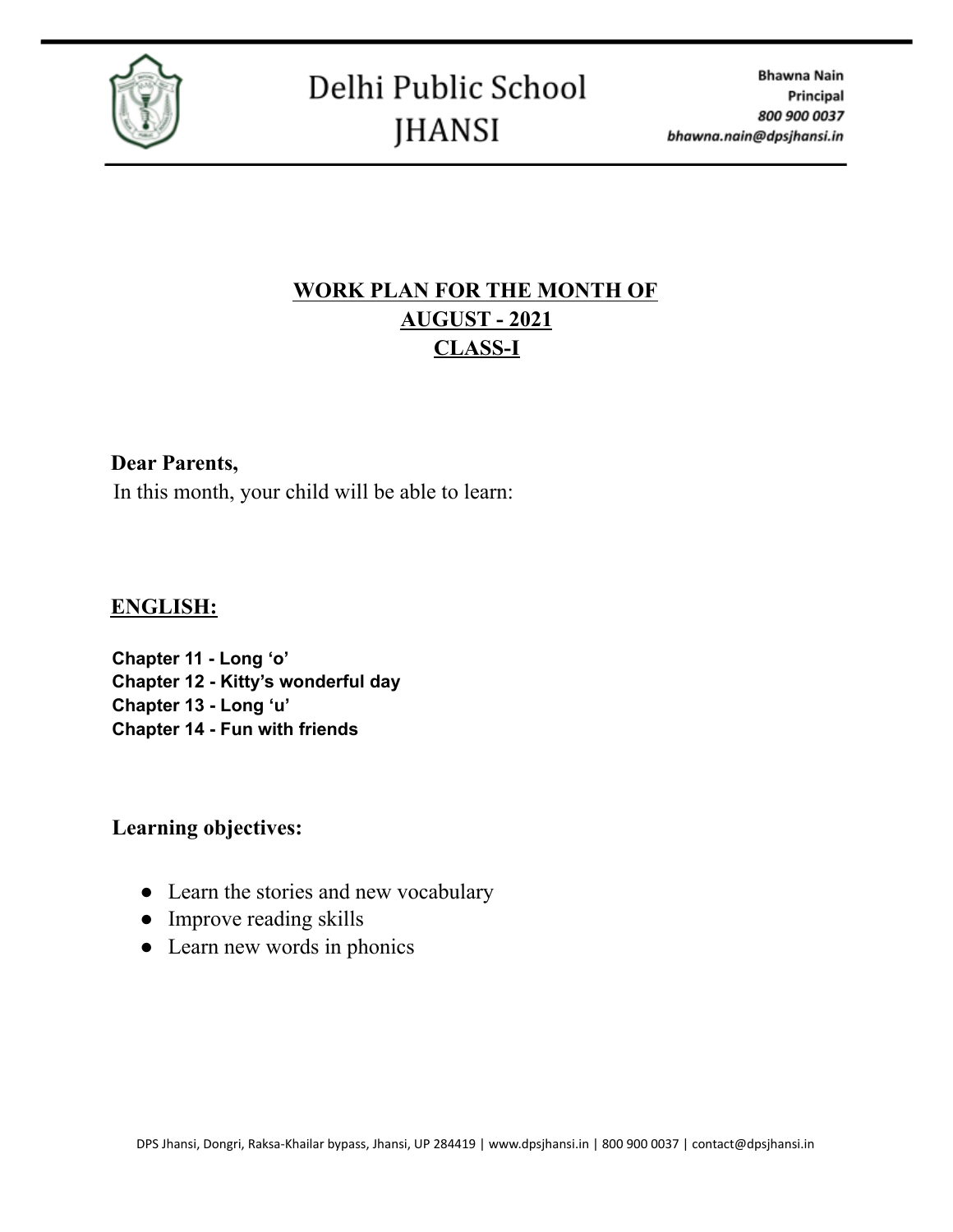

### **MATHEMATICS:**

**Chapter 4 : Taking away**

**Learning objectives:**

- Read and write numbers names
- Learn subtraction
- Relationship between numbers

### **COMPUTER:**

#### **Chapter 3 : Parts of Computer**

### **Learning objectives:**

- Read and write the different parts of computer
- Identify computer and its uses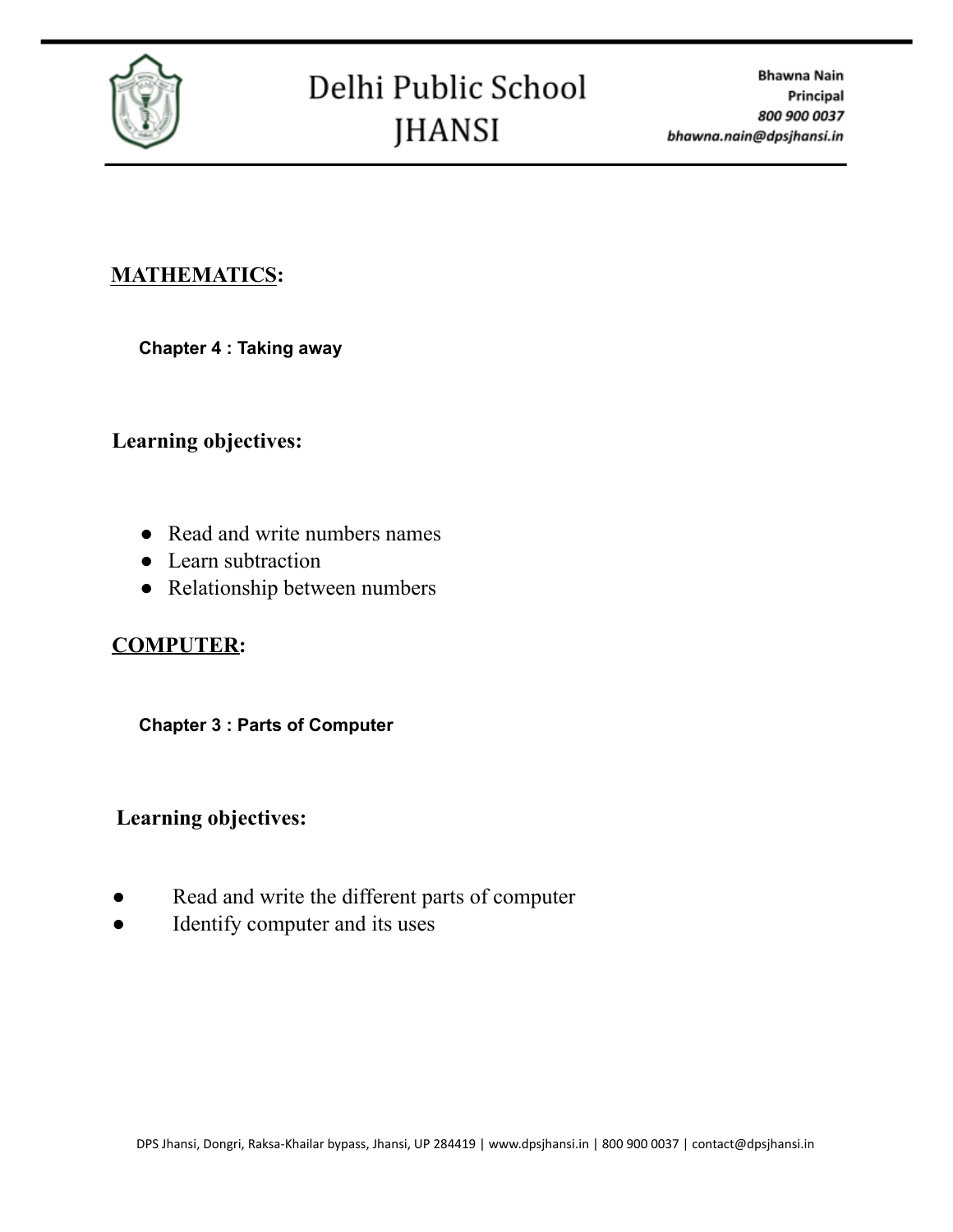

# **EVS:**

**Chapter : 7 - Water Chapter : 8 - Shelter**

### **Learning objectives:**

- Learn sources of water
- Analyse the reason for shortage of water
- Describe the parts of house
- Explain the need of a house

# **HINDI:**

# **Hindi literature :-**

**Ch: 7-** रसोईघर **Ch: 8 -** चहू ों**!** म्याऊँ सो रही है **Ch:9-** बंदर और गिलहरी **Ch:10-** पगड़ी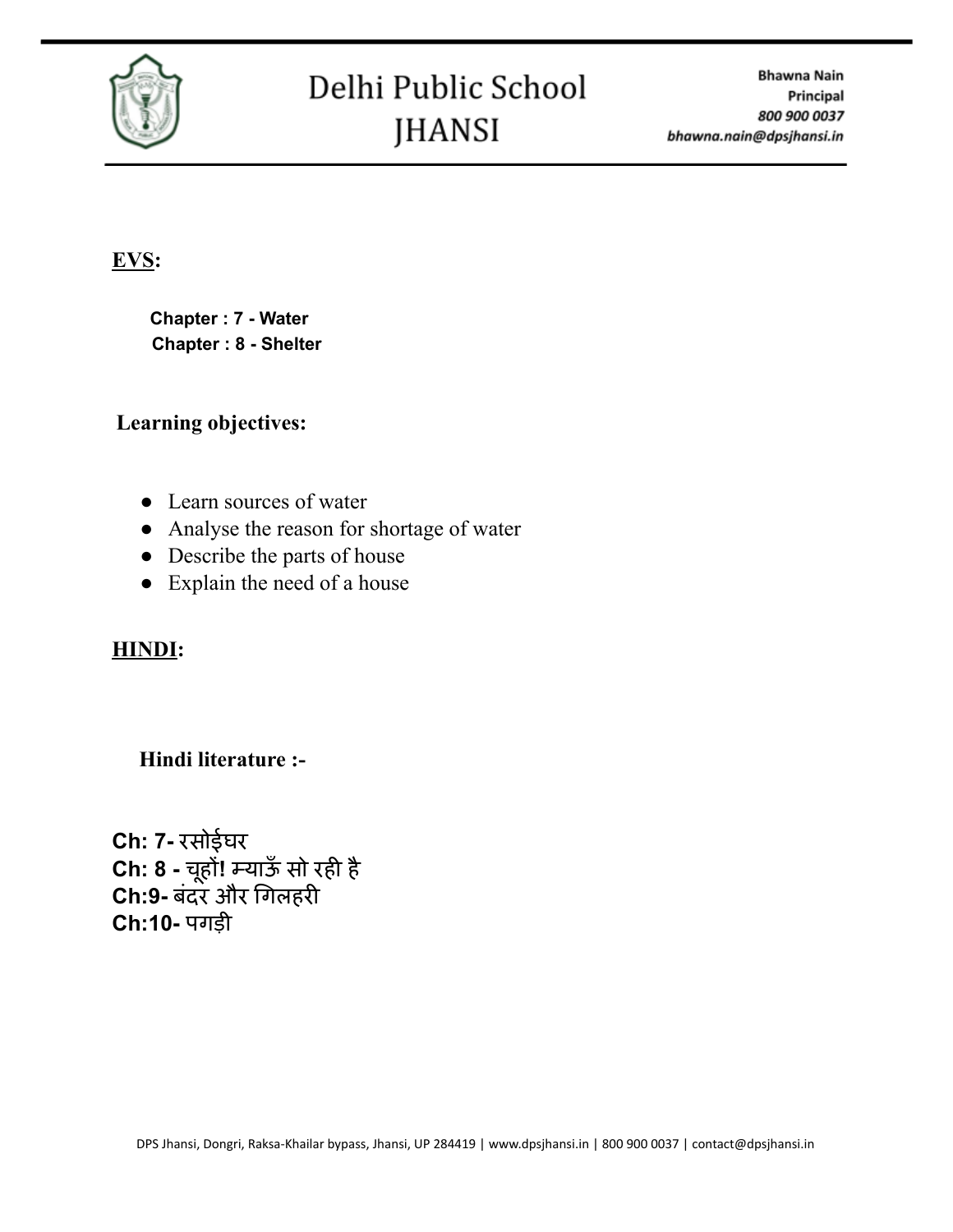

**Hindi Language :-**

**Ch: 9 -** नामों के लि ए शब्द

सीखनेके मकसद **:**

1. बच्चे रसोईघर में क्या क्या इस्तेमाल करते है पढेंगे । 2. जानवरों में कौन सा जानवर उछल कूद करता है कौन सा नहीं पढेगे ।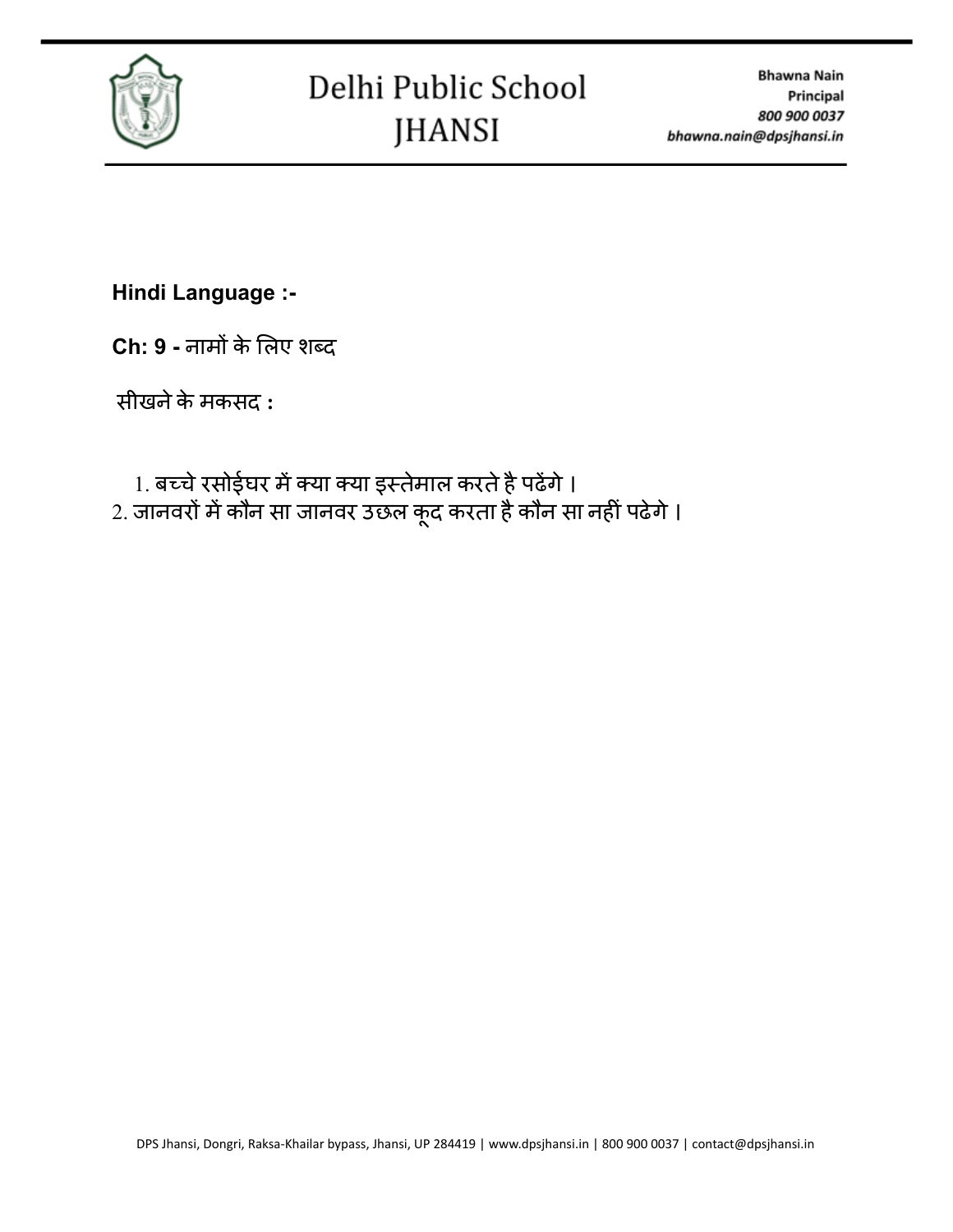

# **ENGLISH POEM :-**

# **Patriotic Poem on 15th August**

Whenever the children see

There's a flag in hands wee.

Moving all in a row

pretty discipline do they show

Patriotic at the heart

Move on they very fast

White, Saffran and green

A lot do the colours mean

Be dynamic, tells the wheel

For thy nation,

proud feel

May our flag fly aloft

For it's valuable most.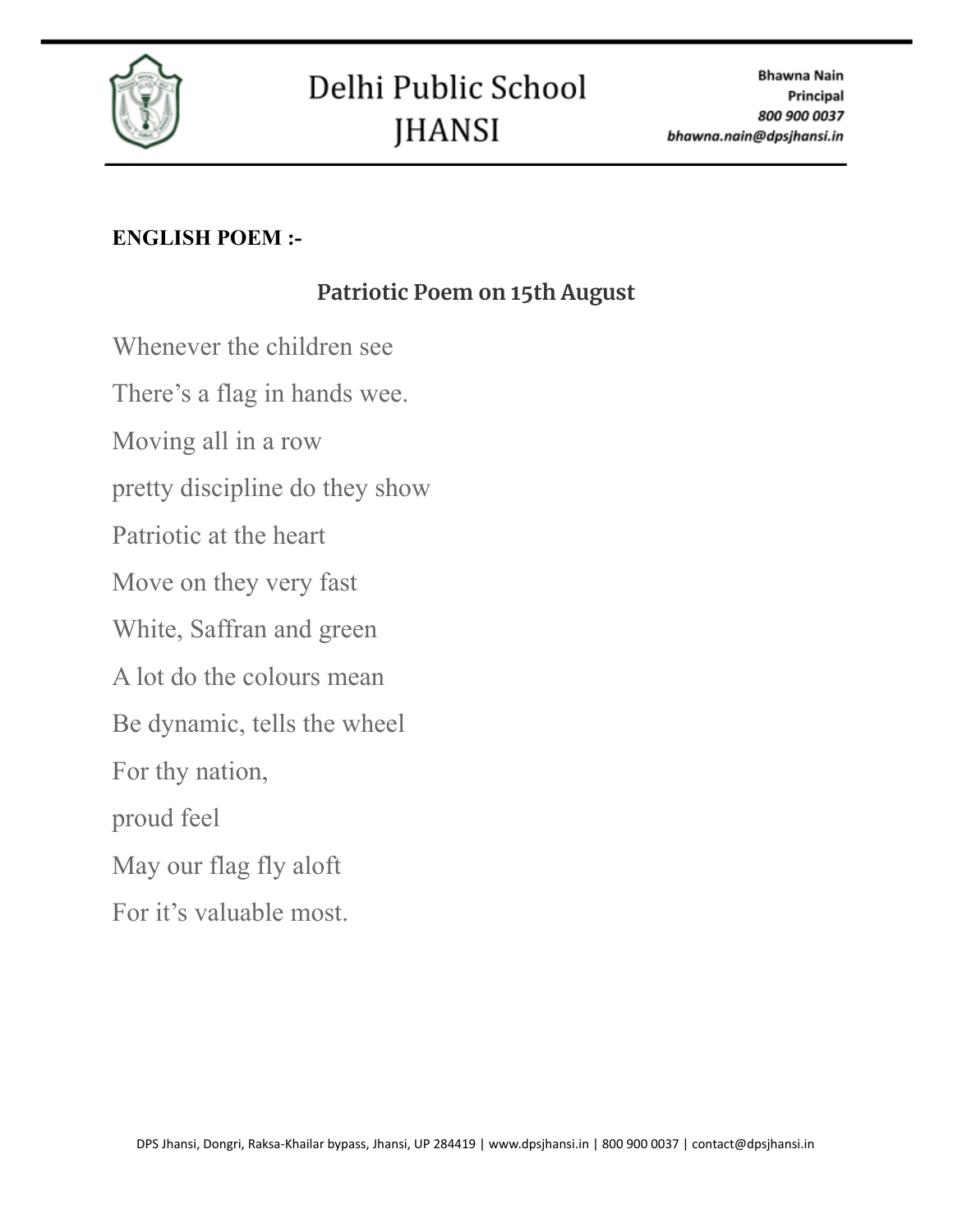

**HINDI POEM :-**

सावन जब आता है**|** सावन जब आता है खब ू मजा आता है। चारों ओर हरि याली होती पेड़ो पर खुशियाली होती। दादरु **,** मोर **,** पपीहा गाते मेंढक उछलकर नाच करत।े कोयल ऊंचे तान सुनाती घूम **–** घूम कर सगुन बजाती। ।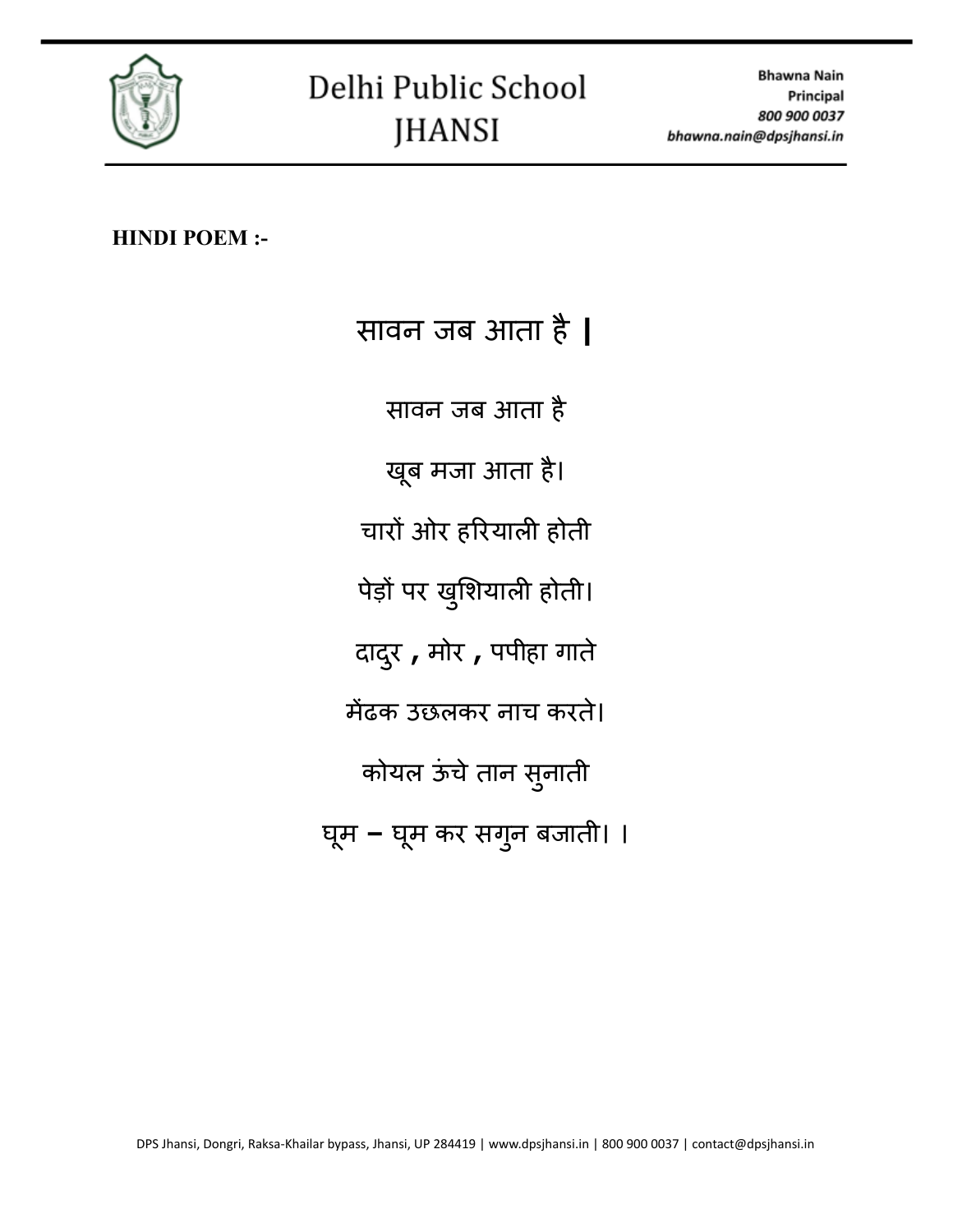

श्लोक

# सरस्वति नमस्तुभ्य वरदे कामरूपिणि । विद्यारम्भं करिष्यामि सिद्धिर्भवतु मे सदा ॥

# अर्थात **:**

ज्ञान की देवी माँसरस्वती को मेरा नमस्कार**,** वर दायि नी माँ भगवती को मेरा प्रणाम । अपनी विद्या आरम्भ करने से पूर्व आपका नमन करता हूँ **,** मुझ पर अपनी सिद्धि की कृपा बनाये । रखें।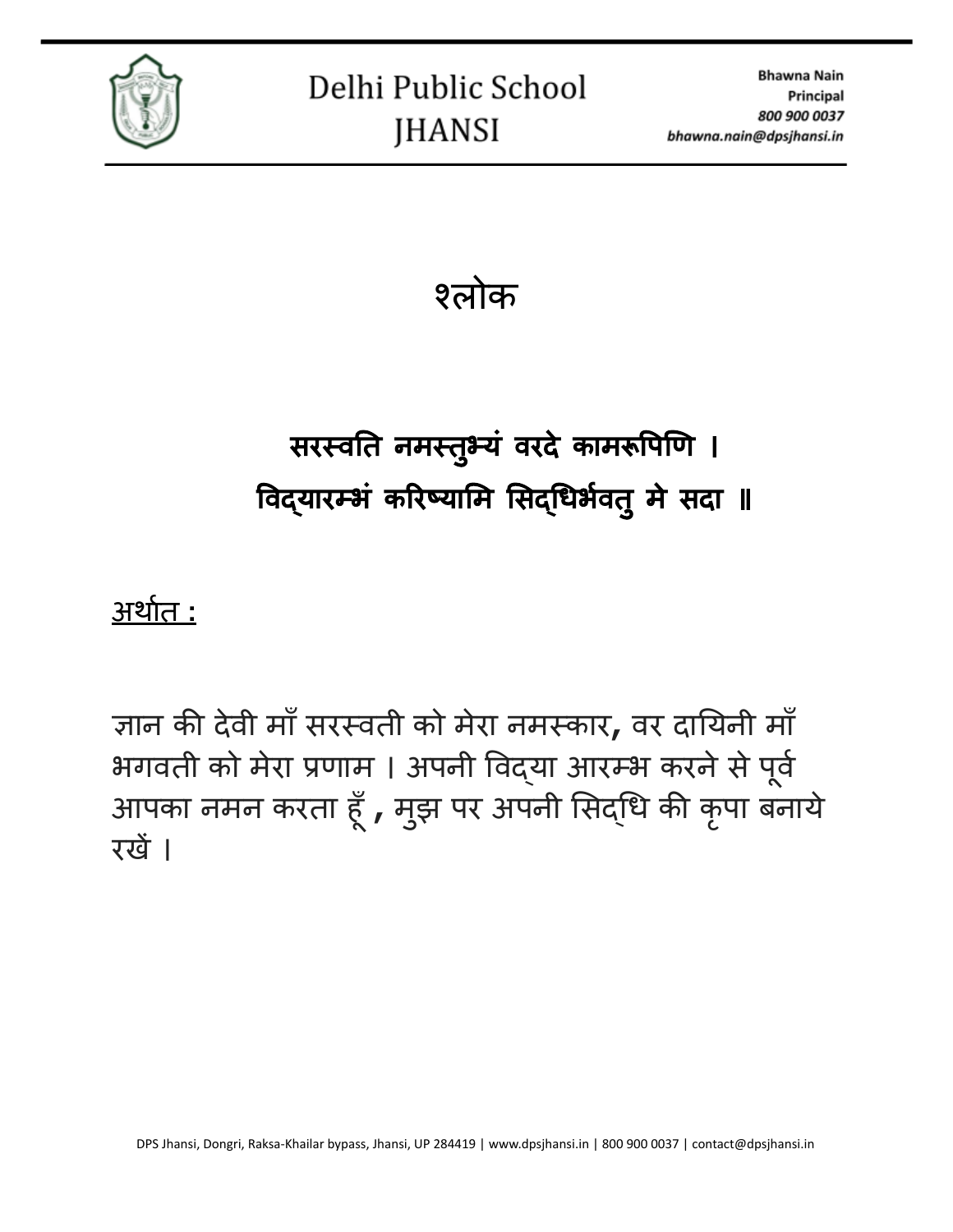

दोहा

बुरा जो देखन मैं चला, बुरा न मिलिया कोय । जो मन देखा आपना, मुझ से बुरा न कोय ।

# अर्थात **:**

कबीर दास जी कहते हैं कि मैं सारा जीवन दूसरों की बुराइया देखने में लगा रहा लेकिन जब मैंने खुद अपने मन में झाँक कर देखा तो पाया कि मुझसे बुरा कोई इसान नहीं है। मैं ही सबसे स्वार्थी और बुरा हूँ भावार्थात हम लोग दूसरों की बुराइया बहुत देखते हैं लेकिन अगर आप खुद के अदर झाँक कर देखें तो पाएंगे कि हमसे बुरा कोई इसान नहीं है।

**YOGA:**

- **- Balayam**
- **- Tadhansa**
- **- Brahmri**
- **- Bhastrika**